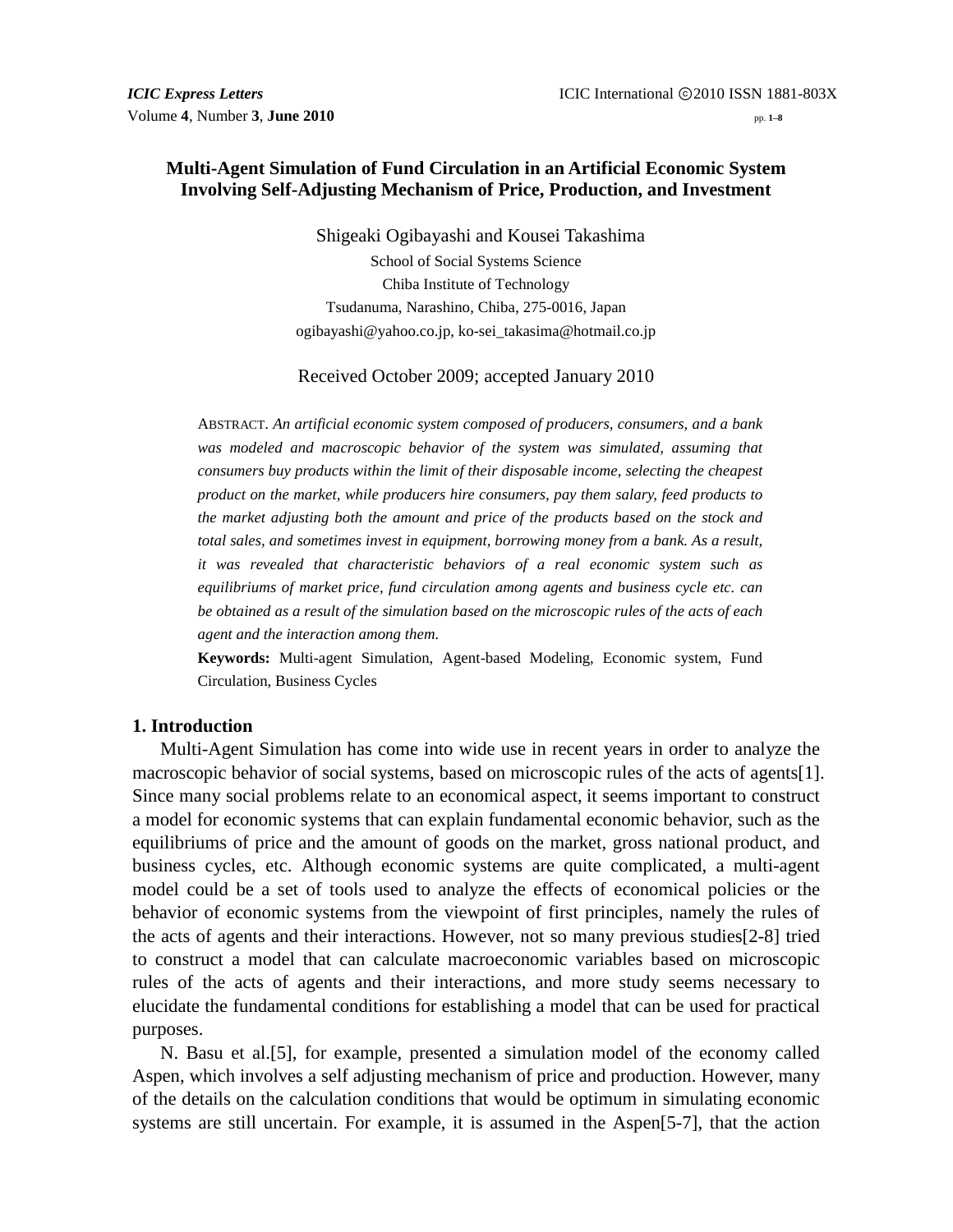rules of consumers in buying goods are given in the form of probability function, and the amount of goods to be produced by a producer is given in the form of production function which is represented as a function of the number of machines in the factory and the number of employees. As an alternative rule, we can assume the action rules of simpler form without using mathematical functions, in which consumers select the cheapest goods on the market, and producers determine the amount of production based on the amount of goods in stock at the end of each period.

Endogenous business cycles would be another important aspect of economic behavior. Some literatures[7,8] report that a business-like cycle emerges as a result of calculation, but the details on the influential factors, such as the factors that affect the period of business cycles, etc., seem to be still uncertain.

This paper presents a multi-agent model for a fundamental economic system with realistic behavior that involves a self-adjusting mechanism of price, production, and investment, based on the rules of the acts of agents which are defined as simple as possible.

#### **2. Simulation Model**

It is assumed that an artificial economic system is composed of consumers, a bank, and three types of producers, including retailers, wholesalers, and an equipment maker. Macroscopic characteristics of economic systems, such as the market price of products, the total amount of products supplied or purchased in the market, the total deposits and loaned money in the bank, and fund circulation etc., are considered to be generated as a result of the interaction between the actions of these agents.

The microscopic rules of the actions of agents are defined as follows so that they are simple and essentially close to that of a real system.

Consumers are assigned to one of the producers for working, obtaining wages, and buying several kinds of products, according to their utility function within their disposable income, selecting the cheapest product on the market for each kind out there. Each consumer has a bank account, deposits a part of their wages, and withdraws money before purchasing at every fiscal period. Disposable income is defined as the wages plus withdrawn money from a bank account at every fiscal period. The wages are composed of a fixed salary, which is given randomly between lower and upper limits, and a bonus, which is given when surplus money exists for a producer after paying the fixed salary.

Producers hire consumers as employees, pay them wages, make production plans, produce products, supply the products to the market, and deposit and withdraw money into the bank at every fiscal period. In production planning, producers decide both the amount and price of each kind of product for the next financial period, where the amount is decided based on both the amount of goods in stock at the end of the previous period and the total sales during the last 10 periods. In price adjustment, flag numbers for increasing or decreasing price are added or subtracted by one, based on both the amount of goods in stock and the estimated demand at each fiscal period, and the price is increased or decreased by 5% when the flag number reaches a critical number. A lower limit of price is assumed to be production cost.

In addition, retailers buy raw materials supplied by wholesalers. When raw material is short, the amount of production is limited by the amount of raw material available. Retailers also have a bankruptcy rule where a retailer quits production of a certain kind of product when produced products all remain unsold for 20 periods. The producer goes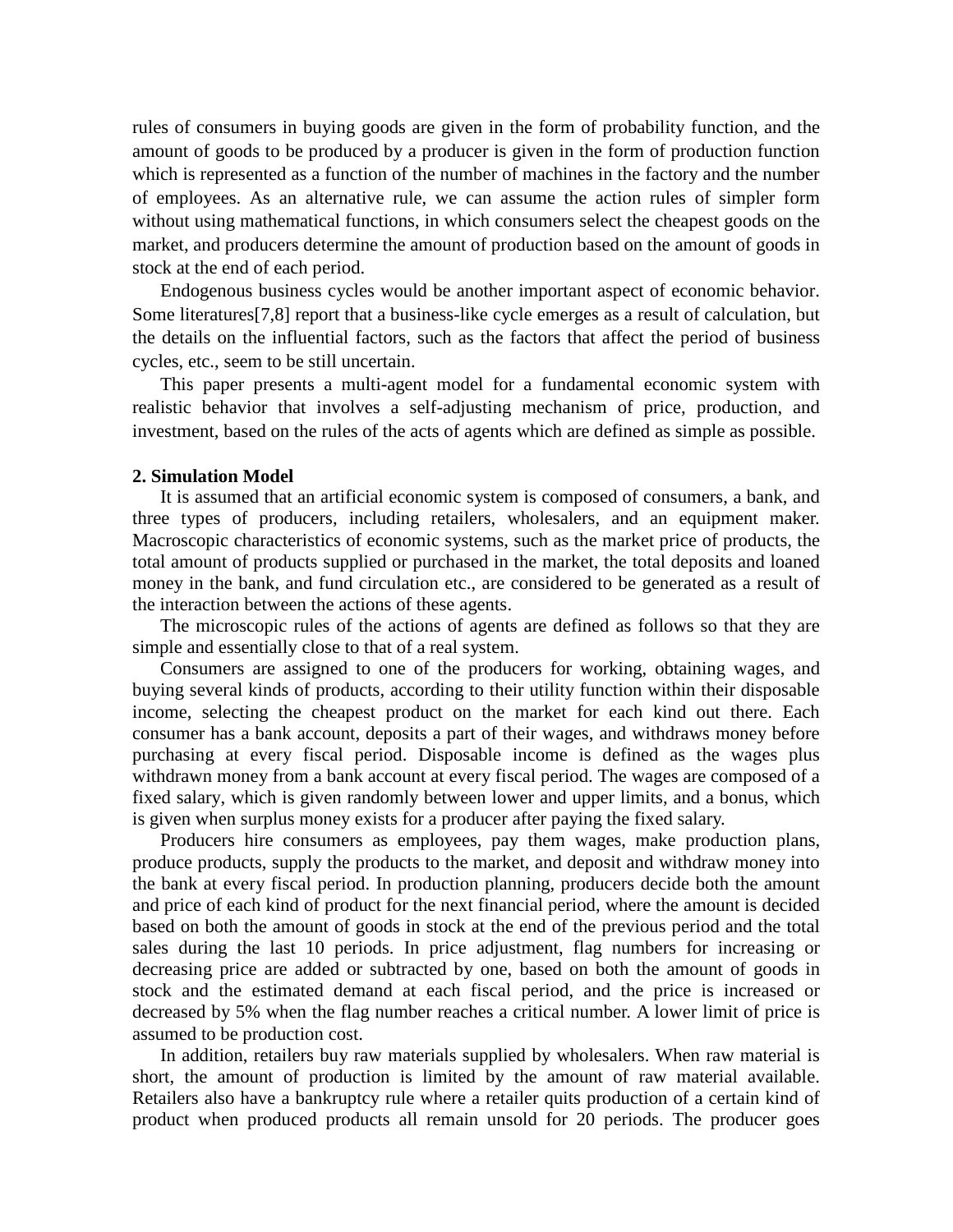bankrupt when they halt the production of all kinds of products. Retailers and wholesalers invest in equipment to increase their production capacity by buying equipment from the equipment maker when their production amount reaches the upper limit of production, which is initially given randomly and increased by 1.5% after investment.

The bank keeps the surplus money of consumers and producers in bank accounts and lends money to producers according to their demands for investment, with the interest rate of 1%. The lent money is paid back constantly by the producers in 120 fiscal periods. At bankruptcy, the retailer pays back all loaned money, and if it is more than the available money of the retailer, it becomes a non-performing bond, and the total assets of the bank are reduced by that amount.

# **3. Simulation Method**

A simulation program has been constructed using Microsoft Visual C++ with object-oriented programming, where agents such as consumers, etc., are represented as objects programmed as instances of classes. The total system, as a market, is also represented as an instance of a class that includes the above-mentioned objects.

Three types of simulations have been performed in the present study. The simulation conditions are given in Table 1.

| Agents included           | C.R                     | <b>G.R.W</b>           | C.R.W.E.B              |
|---------------------------|-------------------------|------------------------|------------------------|
| No. of C                  | 10                      | 100                    | 100                    |
| Initial wage of C         | 60002-4000 at<br>random | 4000-8000 at<br>random | 4000-8000 at<br>random |
| No. of R                  | 3                       | 10                     | 10                     |
| Initial price of R        | Random                  | Random                 | Random                 |
| No. of product kinds of C | 3                       | 6                      | 6                      |
| Wage-paying rule          |                         | With bonus             | With/without<br>bonus  |
| Production control rule   | With                    | With                   | With                   |
| Short-term lending rule   |                         |                        | With/without           |
| <b>Investment</b> rule    |                         |                        | With/without           |
| Price control rule        | With                    | With                   | With                   |
|                           |                         |                        |                        |

TABLE 1. Simulation conditions

First, is the C-R simulation, where consumers, represented as "C", and retailers, represented as "R", are assumed to be only agents in the system, and the equilibrium mechanism concerning price is simulated by changing the condition of determining the amount and price of products in production planning at every fiscal period. Here, the initial price of products is determined as triple the production cost that is given randomly, the upper limit of production is not set, and the disposable income of each consumer is assumed to be constant and assigned randomly. Investment and bankruptcy are neglected.

Second, is the C-R-W simulation, where wholesalers, represented as "W", are added to confirm the effect of wholesalers on the simulation. Here, the disposal income of the consumer is assumed to come from the wages paid by the producer, and the upper limit of production for the wholesaler is set and changed with four levels. Investment is neglected, but bankruptcy is taken into account.

Third, is the C-R-W-E-B simulation, where equipment makers, represented as "E", and a bank, represented as "B", are included in the system. The investment actions of "R" and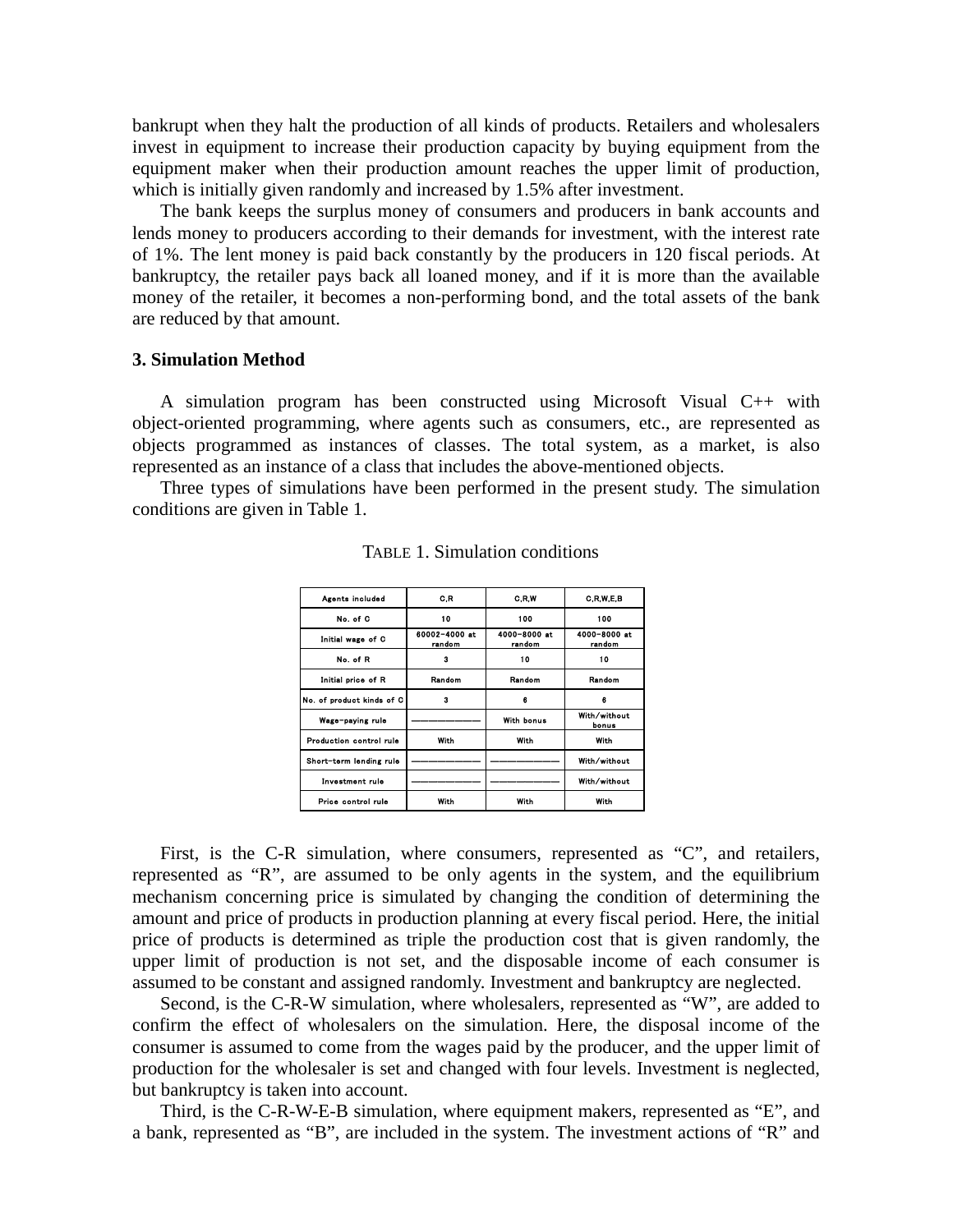"W" are taken into account. Here, producers deposit surplus money into the bank and borrow money as short-term loans when money at hand becomes short. Wages paid to employees are composed of a constant wage and a variable one, a bonus, and the latter is paid when surplus money for the producer exists after paying all expenses. The borrowed money for the investment is a long-term loan and constantly paid back in 120 fiscal periods.

## **4. Simulation Results**

#### **4.1. C-R Simulation**

The calculated results of each average price and number of products supplied or purchased in the market are shown in Figure 1, as a function of the fiscal period where the determining rules of both the price and amount of each kind of product are applied. Here, it should be noticed that the total demand of consumers is constant because the disposal income of consumers is assumed to be constant. Under this assumption, as shown in Figure 1, the average price level is high and the amount of products purchased is much lower than the amount of products supplied in the initial stage of calculation. However, the price and number of products supplied or purchased tend to find equilibrium in the final stage of calculation. This result shows that the present model involves self-adjusting mechanisms of both price and the amount of production, although it takes more than 400 periods for equilibrium to be attained, the reason for which is that the demand of consumers is assumed to be constant.





#### **4.2. C-R-W Simulation**

When wholesalers are included in the system, retailers buy raw materials supplied by wholesalers. The disposal income of the consumer is assumed to come from the wages paid by the producer, and in this case, the amount of production by retailers could be limited by the amount of raw materials in the market when they are short, compared with retailer demand.

The calculated average price of the products of retailers is presented in Figure 2. It is noted that the average price comes into equilibrium soon after the start of the calculation. A similar tendency is also observed in the case of the number of products supplied by retailers. Furthermore, it is also noted in Figure 2 that the equilibrium value of the price is greater when the upper limit of the production of wholesalers is as small as 300 or 400. This is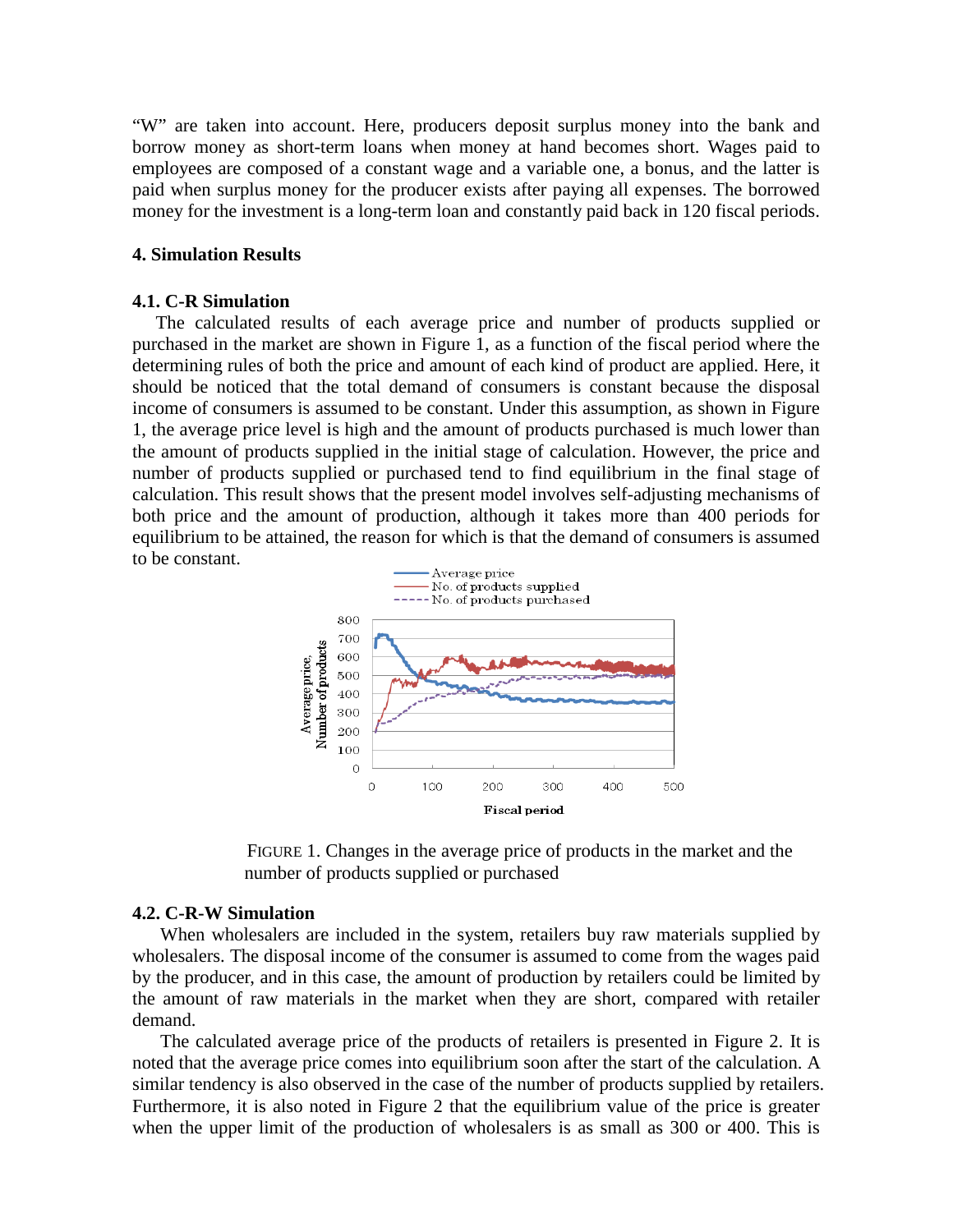because the numbers of the products of retailers supplied depends on the upper limit of the production of wholesalers. It is also found that, when the upper limit of production is assumed to be 300, some of the retailers go into bankruptcy during the fiscal periods calculated.



 FIGURE 2. Changes in the average price of products supplied by retailers for various levels of the upper limit of production for wholesalers

### **4.3. C-R-W-E-B Simulation**

When all agents are included in the system and both the investment rule of producers and transactions with the bank are taken into account, the total deposited money in the bank, total loaned money, and total demand of consumers show cyclic change with each fiscal period, representing a business cycle, as shown in Figure 3. Here, total demand is defined as the total amount of money paid by consumers for purchasing products in every fiscal period.



 FIGURE 3. Cyclic changes in total deposits, loaned money in the bank, and the total demand of consumers, showing a business cycle, where repayment period is 120

It was also observed that the total profit of producers and the number of investments conducted by the producers show large peaks during each booming stage. In addition, it is noted that the period between the peak and the valley of the business cycle shown in Figure 3 is almost 120, which is coincident with the repayment period for a long-term loan.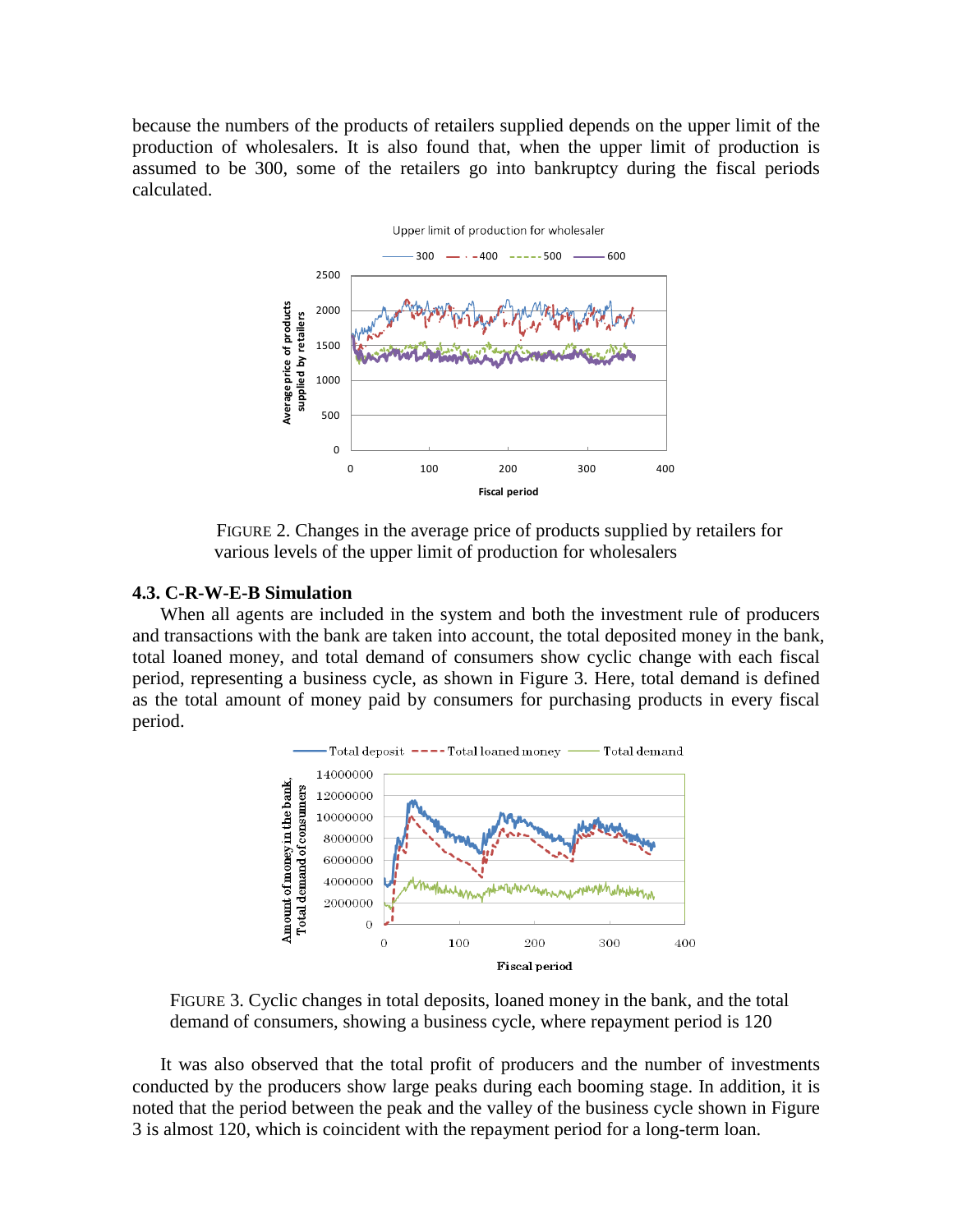Figure 4 shows the total amount of wages paid to consumers. It is noted that the wages from an equipment maker show a peak at the beginning of an economic recovery, and the wages of other producers show the same cyclic change as those in Figure 3. The intermittent increase in the wages of employees working at the equipment maker during the first stage of economic recovery is due to the occurrence of investments conducted by the retailers and wholesalers, whose amount of production reaches the upper limit of production capacity.



FIGURE 4. Cyclic changes in the total amount of wages paid to consumers

The average price of products supplied by the retailers also shows a cyclic movement, but slightly decreases with each fiscal period, as shown in Figure 5. This is because the amount of products supplied by the retailers gradually increases with each fiscal period, due to an increase in the production capacity presented by investments. The total demand of consumers gradually increases with each fiscal period because of the gradual decrease in price.



 FIGURE 5. Cyclic changes in the average price of products supplied by retailers and the number of products supplied and purchased

From these results, the mechanism of the business cycle shown in Figure 3 is considered as follows. At the beginning of the booming stage, some of the producers whose production costs are lower than others increase their production amount to meet the demand within the limit of their production capacity. Then, they decide to invest in equipment to increase their production capacity, resulting in a larger profit for the equipment maker. This,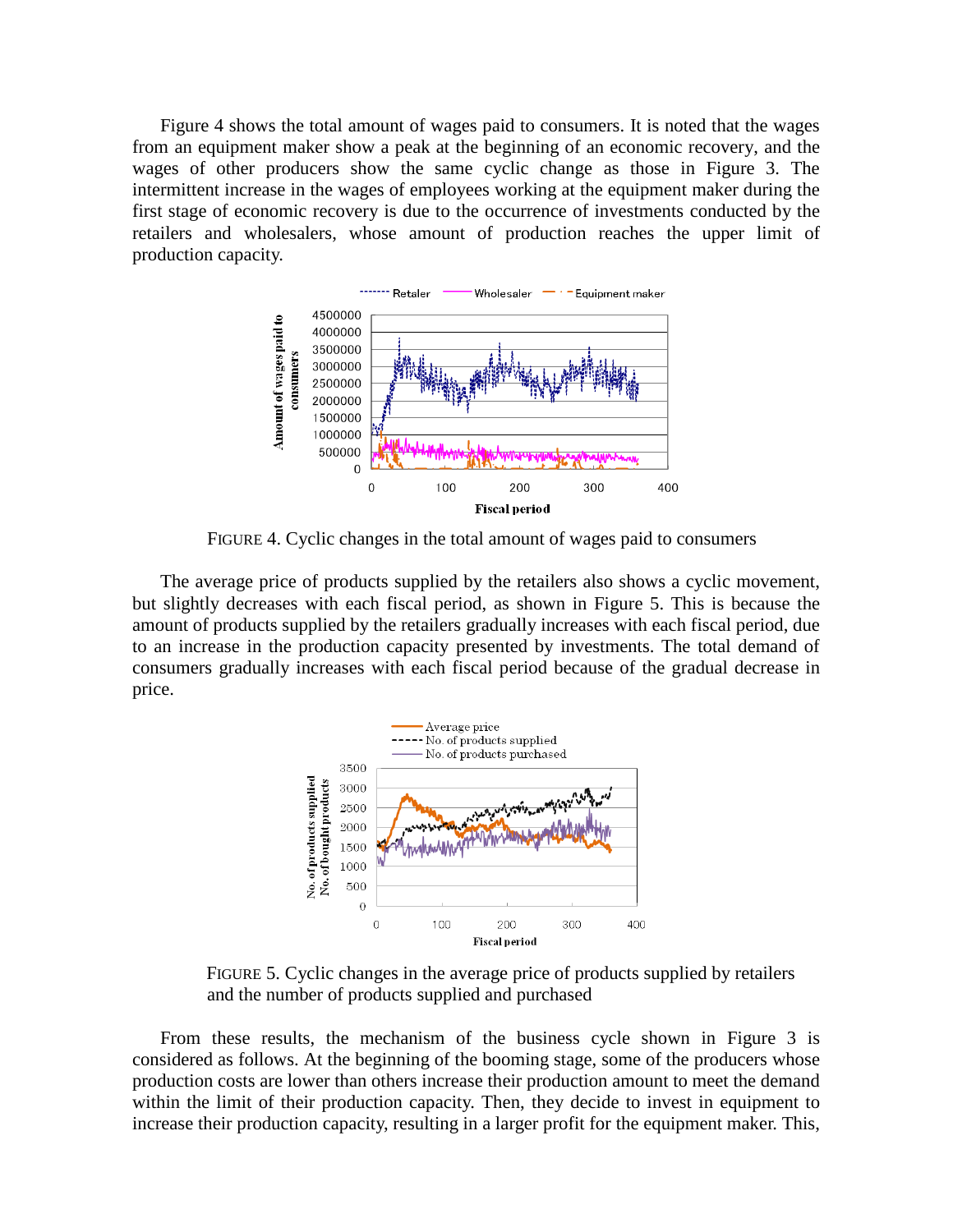in turn, results in the increase of employee wages working at the equipment maker, because a part of the profit of the producer is paid to its employee every fiscal year based on the bonus rule. As a result, the demand of various kinds of retailer products increases due to the increase in the purchasing power of employees at the equipment maker. This, in turn, increases the profit and wages for retailers, as well as wholesalers, and increases the demand for other kinds of products. Thus, a preferable circulation for economic recovery occurs. On the other hand, since the price of products increases and the frequency of investment conducted by producers decreases during the booming stage, the price level tends to decrease at some stage because of the decrease in the demand and the halting of investment by producers. Thus, the business cycle turns to a recession stage. After that, another booming stage begins due to decreases in the price levels.

According to the mechanism stated above, the business cycle shown in Figure 3 is closely related to investment. In other words, the economic recovery essentially occurs due to the fact that the producer, who intends to invest in equipment, borrows money from the bank, and the borrowed money is paid to the equipment maker, resulting in the increase in the wage level of consumers, which, in turn, increases the demand for goods in the market.

In order to confirm the above-mentioned mechanism, additional calculations were conducted where the repayment period was changed to 60 or 180. It was confirmed that a calculated business cycle is always coincident with the repayment period employed in the calculation. An example for the repayment period of 60 is shown in Figure 6, where the period of business cycles coincides with 60, the repayment period. This means that the essential reason for the business cycle in the present study is the cyclic change in the fluidity of funds in the market.



 FIGURE 6. Cyclic changes in total deposits, loaned money in the bank, and the total demand of consumers, where the repayment period is 60

 When the bonus rule is not applied, namely, when the amount of wages is always constant even though producers obtained large profits, it was found that the business cycle comes to a stop and the total deposits of producers in the bank increases with each fiscal period, as shown in Figure 7. It was also found that the number of products supplied decreases, the price of products increases, and 11 out of 20 retailers go into bankruptcy within 60 periods. This means that if the profit of producers is not partly distributed as the wages of consumers, the demand of consumers is not stimulated by the profit of producers, money lost by one moves toward the winner, and the market becomes oligopolistic. This suggests that the profit of producers has to be distributed to consumers in order for the